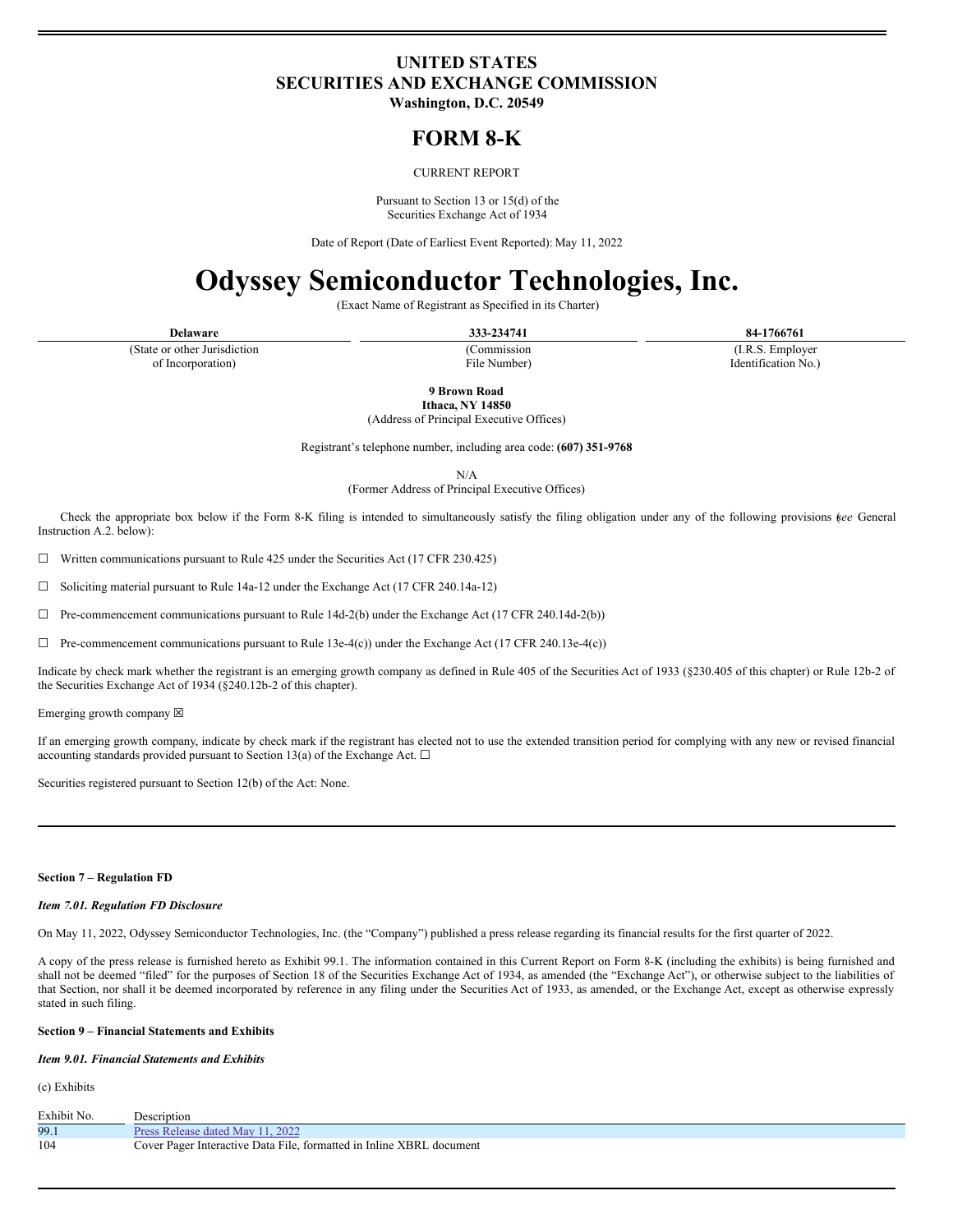# **SIGNATURES**

Pursuant to the requirements of the Securities Exchange Act of 1934, as amended, the Registrant has duly caused this report to be signed on its behalf by the undersigned thereunto duly authorized.

# Date: May 11, 2022 **Odyssey Semiconductor Technologies, Inc.**

By: /s/ Mark Davidson

Name: Mark Davidson Title: Chief Executive Officer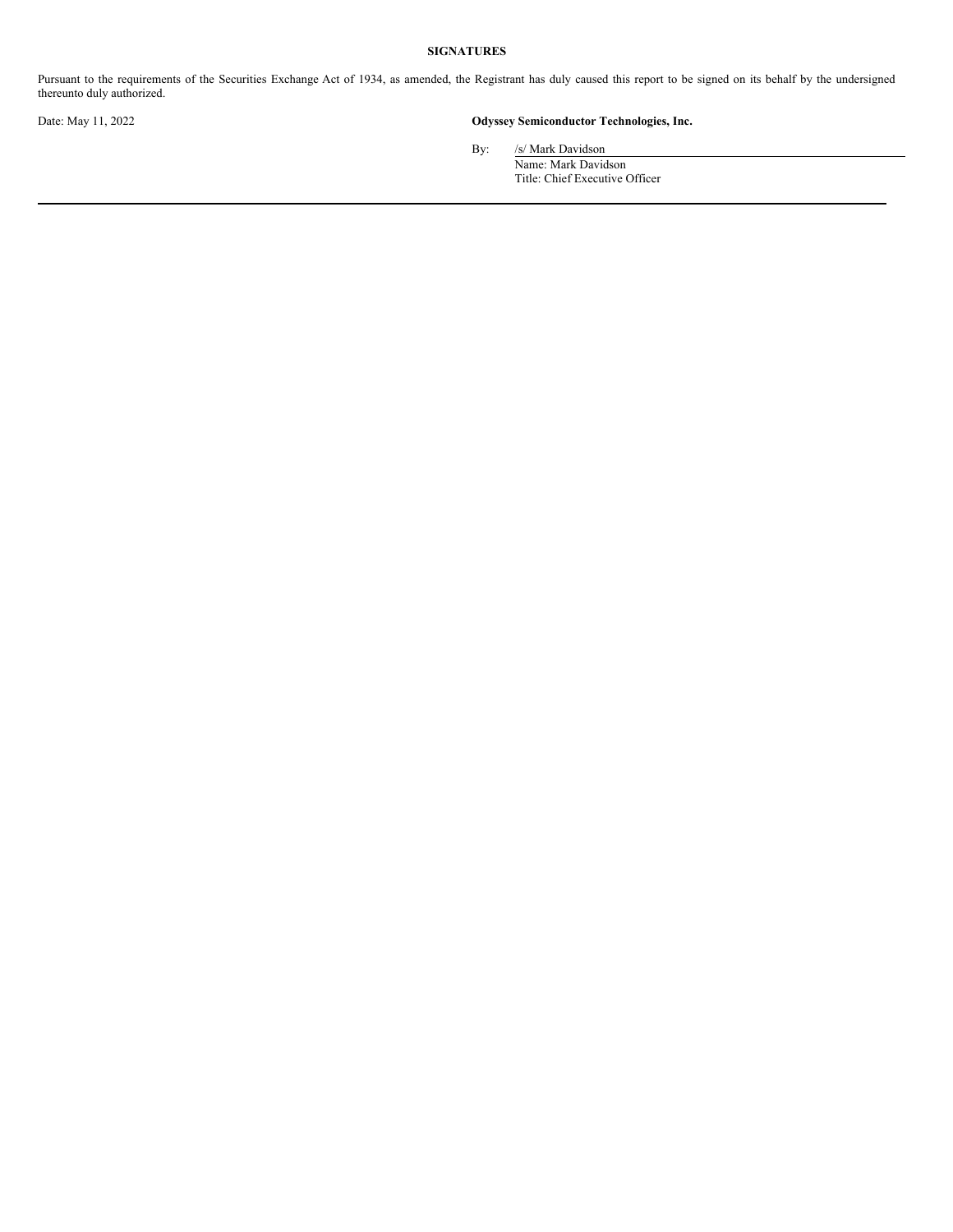# ODYSSEY SEMI

#### **Odyssey Semiconductor Technologies Announces First Quarter 2022 Results**

#### *Successfully accomplished technology development and leadership milestones*

ITHACA, N.Y., May 11, 2022 – Odyssey Semiconductor Technologies, Inc. (OTCQB: ODII), a semiconductor device company developing innovative high-voltage, vertical power switching components based on proprietary Gallium Nitride ("GaN") processing technology, today announced its first quarter 2022 results.

#### **CEO Commentary**

"During the first quarter, Odyssey completed important technology development milestones which will positively impact 2022. I am excited to have recently joined Odyssey at such an important time in its development as a Company. The team is progressing towards its goal to scale vertical GaN at high volume for high-performance, high-power conversion in key applications like electric vehicles, renewable energy, and industrial motors at lower price points than SiC or lateral GaN can deliver," said Mark Davidson, Odyssey's Chief Executive Officer.

"We continue to receive requests for our 1200 volt vertical GaN FETs from U.S. and European automotive OEMs and Tier 1 suppliers, and a large high voltage industrial motor manufacturing. We are on-track to deliver 1200 volt vertical GaN engineering samples to customers in 2022," continued Davidson.

#### **Accomplished Technology Development and Leadership Milestones Recently**

- Odyssey has now validated its approach to a vertical 700 volt transistor while the Company is extending the architecture to the next milestone of a vertical 1200 volt rating. The existing devices will provide industry-leading efficiency with remarkably low on-resistance at high switching frequencies for reduced solution size.
- New U.S. Patent has been issued for Odyssey's vertical GaN technology. Our patent is one of many that will help protect Odyssey's key aspects on our vertical GaN
- devices. Appointed Mark Davidson as Chief Executive Officer. Mr. Davidson is an experienced growth leader.

#### **About Mark Davidson, Odyssey's Chief Executive Officer**

Mr. Davidson joined the Company as its new chief executive officer and member of the board of directors on April 18, 2022. Mark is an experienced growth leader and company-builder to advance Odyssey's novel vertical GaN.

Mark also brings enormous success and experience in the power semiconductor space. He has previously served as Intel Corporation's (through Intel's acquisition of Altera Corporation) Vice President/General Manager, Global Power Products Business Organization, where he directed the transformation of a start-up company into a hyper-growth enterprise. Additionally, he has served as Texas Instruments' Regional Sales and Applications Engineering Director, National Semiconductor's Marketing Director/Product Line Director, Visteon Corporation's Australian Customer Liaison Engineer, and Ford Motor Company's Product Design Engineer. He holds a Bachelor of Science, Electrical Engineering from Pennsylvania State University.

Mr. Davidson will operate from Odyssey's Ithaca, New York facility, which is the location of the Company's global headquarters and its wafer fabrication facility.

#### **Financial Highlights**

Note: All financials referenced in this release are unaudited and intended to conform with U.S. Generally Accepted Accounting Principles ("GAAP") and comparisons in this *release are to the same period in the prior year unless otherwise noted.*

- Revenue of \$29,938 in Q1 2022, entirely foundry service revenues.
- The Company has diligently managed its cash resulting in an ending cash balance of \$1.6 million on March 31, 2022.
- The net cash used in operations was approximately \$175,000 per month in Q1 2022, which was favorably lower than the average of approximately \$208,000 per month in 2021. In addition to ongoing operations in Q1 2022, Legal and Accounting Fees of \$275,000 in support of preparing for the S-1 and NASDAQ uplisting, as well as approximately \$70,000 toward the recruiting fees for the new Chief Executive Officer.

#### **Conference Call and Webcast: Q1 2022 Results**

The Company will hold a conference call and webcast consisting of prepared remarks by the CEO Mark Davidson, founder Rick Brown as well as the Chairman of the Board John Edmunds, and a question-and-answer session at 5:00 PM ET (2:00 PM PT) on Wednesday, May 11, 2022 to discuss the financial results and provide a business update. Analysts and investors may pose questions to Odyssey during the live webcast on May 11, 2022.

Interested persons may access the live conference call by dialing 844-887-9407 (U.S./Canada callers) or 412-317-5470 (international callers). It is recommended that participants call or login 10 minutes ahead of the scheduled start time to ensure proper connection. An audio replay will be available one hour after the live call until Midnight on May 25, 2022, by dialing 877-344-7529 using passcode 5636279.

The live webcast and interactive Q&A will be accessed on the Company's Investor Relations website under the Events tab athttps://www.odysseysemi.com/investors/ircalendar. The webcast will be archived on the website for future viewing.

#### **About Odyssey Semiconductor Technologies, Inc.**

Odyssey Semiconductor Technologies, Inc. (www.odysseysemi.com), has developed a proprietary technology that is designed to allow for GaN to replace SiC as the leading high-voltage power switching semiconductor material. Based in Ithaca, NY, the Company owns and operates a 10,000 sq. ft. semiconductor wafer manufacturing facility complete with a mix of class 1,000 and class 10,000 clean space as well as tools for advanced semiconductor development and production. Odyssey Semiconductor also offers a world-class semiconductor device development and foundry service.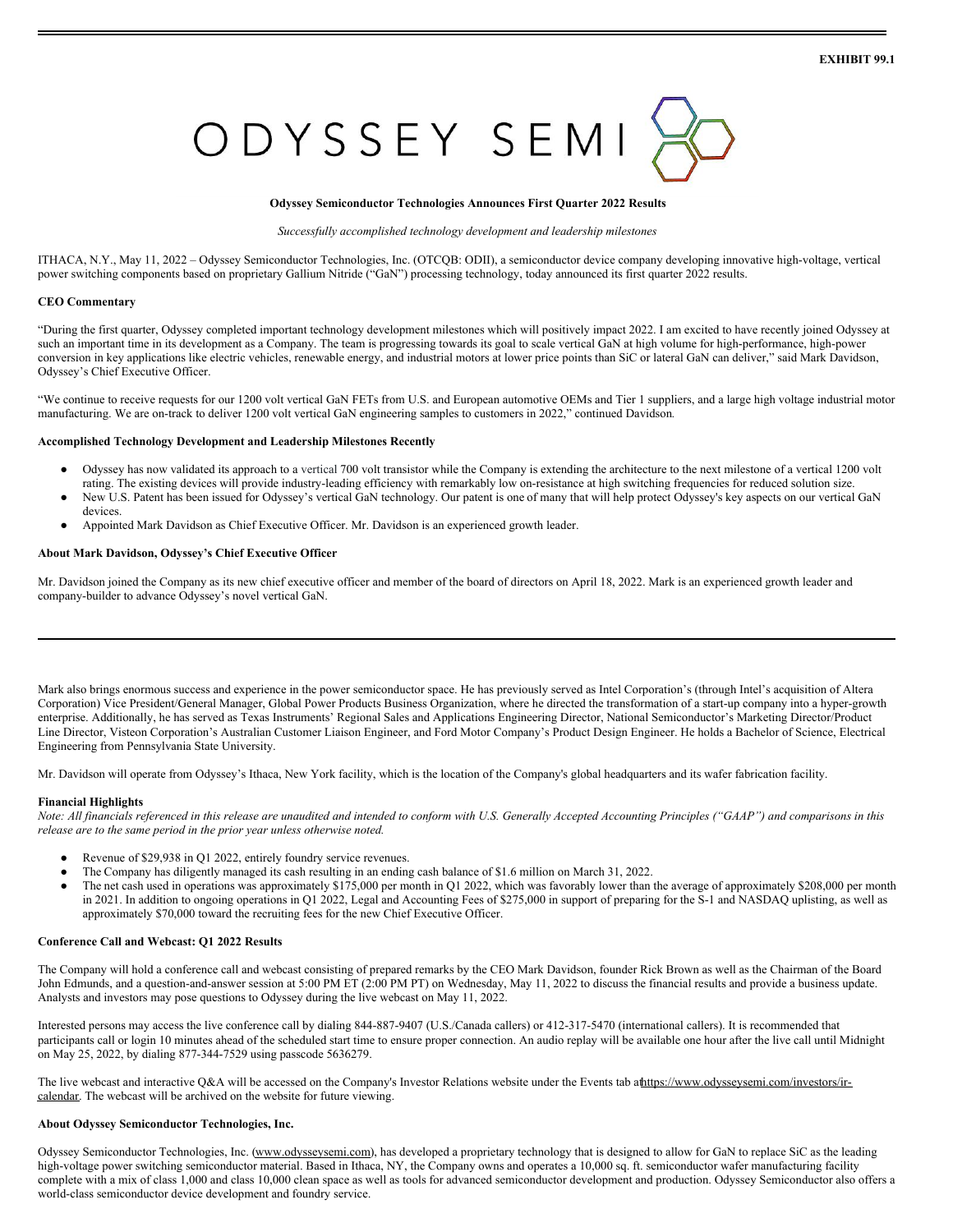#### <span id="page-3-0"></span>**Forward-Looking Statements**

Statements in this press release that are not descriptions of historical facts are forward-looking statements within the meaning of the safe harbor provisions of the Private Securities Litigation Reform Act of 1995. These forward-looking statements include, but are not limited to, statements about our plans, objectives, forecasts, representations and contentions and are not historical facts and typically are identified by use of terms such as "may," "will," "should," "could," "expect," "plan," "forecast", "anticipate," "believe," "estimate," "predict," "potential," "continue" and similar words, although some forward-looking statements are expressed differently. These forward-looking statements are based on management's current expectations and assumptions and are subject to risks and uncertainties described more fully in the company's filings on Forms 10-K and 10-Q and other periodic filings with the Securities and Exchange Commission. Factors that could cause actual results to differ materially from those currently anticipated include, without limitation, risks relating to the results of our research and development activities, including uncertainties relating to semiconductor process manufacturing; the early stage of our GaN-based technology presently under development; our ability to protect our intellectual property rights that are valuable to our business, including patent and other intellectual property rights; our ability to successfully market and sell our technologies; the ability to achieve high volume manufacturing and the size and growth of the potential markets for any of our technologies, the rate and degree of market acceptance of any of our technologies and our ability to raise funding to support operations and the continued development and qualification of our technology.

In light of these risks, uncertainties and assumptions, the forward-looking statements regarding future events and circumstances discussed in this press release may not occur, and actual results could differ materially and adversely from those anticipated or implied in the forward-looking statements. You should not rely upon forward-looking statements as predictions of future events. The forward-looking statements included herein speak only as of the date hereof, and we undertake no obligation to update publicly or privately any forward-looking statements for any reason after the date of this release to conform these statements to actual results or to changes in our expectations.

#### **Investor Relations Contacts:**

Darrow Associates Jeff Christensen (703) 297-6917 jchristensen@darrowir.com

#### **ODYSSEY SEMICONDUCTOR TECHNOLOGIES, INC. AND SUBSIDIARIES CONSOLIDATED BALANCE SHEETS**

(Unaudited)

|                                                                                                   | March 31,   |             |             | December 31, |  |
|---------------------------------------------------------------------------------------------------|-------------|-------------|-------------|--------------|--|
|                                                                                                   |             | 2022        |             | 2021         |  |
| <b>Assets</b>                                                                                     |             |             |             |              |  |
|                                                                                                   |             |             |             |              |  |
| <b>Current Assets:</b>                                                                            |             |             |             |              |  |
| Cash                                                                                              | \$          | 1,573,880   | \$          | 2,598,213    |  |
| Accounts receivable                                                                               |             | 170         |             | 6,170        |  |
| Deferred expenses                                                                                 |             | 18,753      |             | 7,870        |  |
| Operating ROU Asset - short-term portion                                                          |             | 163.923     |             |              |  |
| Prepaid expenses and other current assets                                                         |             | 208,965     |             | 225,260      |  |
|                                                                                                   |             |             |             |              |  |
| <b>Total Current Assets</b>                                                                       |             | 1,965,691   |             | 2,837,513    |  |
| Restricted cash                                                                                   |             | 103,213     |             | 103,201      |  |
| Property and equipment, net                                                                       |             | 933,171     |             | 853,290      |  |
| <b>Operating ROU Asset</b>                                                                        |             | 461,495     |             |              |  |
|                                                                                                   |             |             |             |              |  |
| <b>Total Assets</b>                                                                               | $\mathbf S$ | 3,463,570   | $\mathbf S$ | 3,794,004    |  |
|                                                                                                   |             |             |             |              |  |
| <b>Liabilities and Stockholders' Equity</b>                                                       |             |             |             |              |  |
|                                                                                                   |             |             |             |              |  |
| <b>Current Liabilities:</b>                                                                       |             |             |             |              |  |
| Accounts payable and accrued expenses                                                             | \$          | 240,768     | \$          | 147,947      |  |
| Loan payable - short term                                                                         |             | 163,923     |             | 74,134       |  |
| Lease liability – short term portion                                                              |             | 74,739      |             |              |  |
|                                                                                                   |             | 75,000      |             | 10,000       |  |
| Deferred revenue                                                                                  |             |             |             |              |  |
|                                                                                                   |             |             |             |              |  |
| <b>Total Current Liabilities</b>                                                                  |             | 554,430     |             | 232,081      |  |
|                                                                                                   |             |             |             |              |  |
| Long-Term Lease Liability                                                                         |             | 444,829     |             |              |  |
| Loans payable - long term                                                                         |             | 326,773     |             | 345,459      |  |
| <b>Total liabilities</b>                                                                          |             | 1,326,032   |             | 577,540      |  |
| Commitments and contingencies                                                                     |             |             |             |              |  |
|                                                                                                   |             |             |             |              |  |
| Stockholders' Equity:                                                                             |             |             |             |              |  |
| Preferred stock, \$0.0001 par value, 5,000,000 shares authorized; 0 shares issued and outstanding |             |             |             |              |  |
| as of March 31, 2022 and December 31, 2021                                                        |             |             |             |              |  |
| Common stock, \$0.0001 par value, 45,000,000 shares authorized, 12,726,911 shares issued and      |             |             |             |              |  |
| outstanding as of March 31, 2022 and December 31, 2021                                            |             | 1,272       |             | 1,272        |  |
| Additional paid-in capital                                                                        |             | 9,924,394   |             | 9,873,345    |  |
| Accumulated deficit                                                                               |             | (7,788,128) |             | (6,658,153)  |  |
|                                                                                                   |             |             |             |              |  |
| <b>Total Stockholders' Equity</b>                                                                 |             | 2,137,538   |             | 3,216,464    |  |
|                                                                                                   |             |             |             |              |  |
| Total Liabilities and Stockholders' Equity                                                        | \$          | 3,463,570   | \$          | 3,794,004    |  |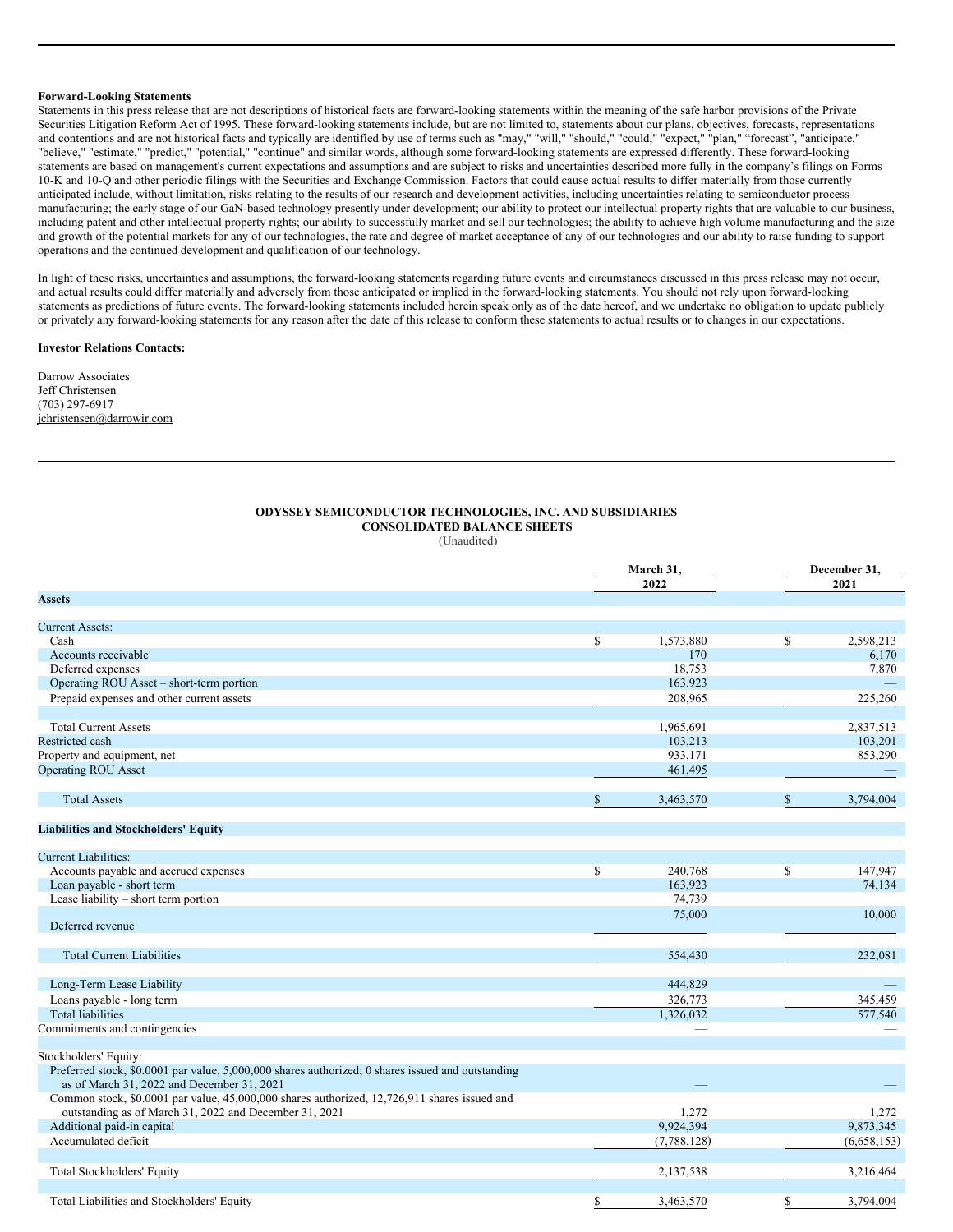## **ODYSSEY SEMICONDUCTOR TECHNOLOGIES, INC. AND SUBSIDIARIES CONSOLIDATED STATEMENTS OF OPERATIONS**

(Unaudited)

|                                                       |                        | For The Quarter Ended March 31, |  |  |
|-------------------------------------------------------|------------------------|---------------------------------|--|--|
|                                                       | 2022                   | 2021                            |  |  |
| <b>Revenues</b>                                       | $\mathbb{S}$<br>29,938 | \$<br>230,969                   |  |  |
| <b>Cost of Revenues</b>                               | 30,999                 | 382,853                         |  |  |
| <b>Gross Loss</b>                                     | (1,061)                | (151, 884)                      |  |  |
| <b>Operating Expenses:</b>                            |                        |                                 |  |  |
| Research and development                              | 369,184                | 153,037                         |  |  |
| Selling, general, and administrative                  | 757,927                | 796,474                         |  |  |
| <b>Total Operating Expenses</b>                       | 1,127,111              | 949,511                         |  |  |
| Loss From Operations                                  | (1,128,172)            | (1,101,395)                     |  |  |
| <b>Other Income (Expense):</b>                        |                        |                                 |  |  |
| Forgiveness of PPP loan and other income              | 2,013                  | 210,680                         |  |  |
| Interest expense                                      | (3,816)                | (4,396)                         |  |  |
| <b>Net Loss</b>                                       | \$<br>(1, 129, 975)    | $\mathbb{S}$<br>(895, 111)      |  |  |
| Net (Loss) Income Per Share:                          |                        |                                 |  |  |
| <b>Basic</b>                                          | $\$$<br>(0.09)         | \$<br>(0.08)                    |  |  |
| Diluted                                               | \$<br>(0.09)           | \$<br>(0.08)                    |  |  |
| Weighted Average Number of Common Shares Outstanding: |                        |                                 |  |  |
| <b>Basic</b>                                          | 12,726,911             | 11,354,130                      |  |  |
| Diluted                                               | 12,726,911             | 11,354,130                      |  |  |

See notes to these consolidated financial statements.

## **ODYSSEY SEMICONDUCTOR TECHNOLOGIES, INC. AND SUBSIDIARIES CONSOLIDATED STATEMENTS OF CASH FLOWS**

(Unaudited)

|                                                                             | <b>For The Quarters Ended</b><br>March 31, |   |            |
|-----------------------------------------------------------------------------|--------------------------------------------|---|------------|
|                                                                             | 2022                                       |   | 2021       |
| <b>Cash Flows From Operating Activities:</b>                                |                                            |   |            |
| Net loss                                                                    | \$<br>(1,129,975)                          | S | (895, 111) |
| Adjustments to reconcile net loss to net cash used in operating activities: |                                            |   |            |
| Stock-based compensation                                                    | 51,049                                     |   | 678,918    |
| Forgiveness of PPP loan indebtedness                                        |                                            |   | (210,680)  |
| Depreciation and amortization                                               | 42,469                                     |   | 40,978     |
| Changes in operating assets and liabilities:                                |                                            |   |            |
| Contract assets                                                             |                                            |   | 62,273     |
| Accounts receivable                                                         | 6,000                                      |   | 10,707     |
| Prepaid expenses and other current assets                                   | 16,295                                     |   | (6,151)    |
| Deferred expenses                                                           | (10, 883)                                  |   | (75, 327)  |
| Accounts payable and accrued expenses                                       | 92,821                                     |   | 93,747     |
| Deferred revenue                                                            | 65,000                                     |   | 99,311     |
|                                                                             |                                            |   |            |
| <b>Total Adjustments</b>                                                    | 262,751                                    |   | 693,776    |
|                                                                             |                                            |   |            |
| <b>Net Cash Used In Operating Activities</b>                                | (867, 224)                                 |   | (201, 335) |
|                                                                             |                                            |   |            |
| <b>Cash Flows Used In Investing Activities:</b>                             |                                            |   |            |
| Purchases of property and equipment                                         | (122, 122)                                 |   | (21, 161)  |
| Lease of property                                                           | (16,666)                                   |   |            |
|                                                                             |                                            |   |            |
| <b>Net Cash Used In Investing Activities</b>                                | (138, 788)                                 |   | (21,161)   |
| <b>Cash Flows From Financing Activities:</b>                                |                                            |   |            |
| Proceeds from sale of common stock, net of costs                            | _                                          |   | 5,006,500  |